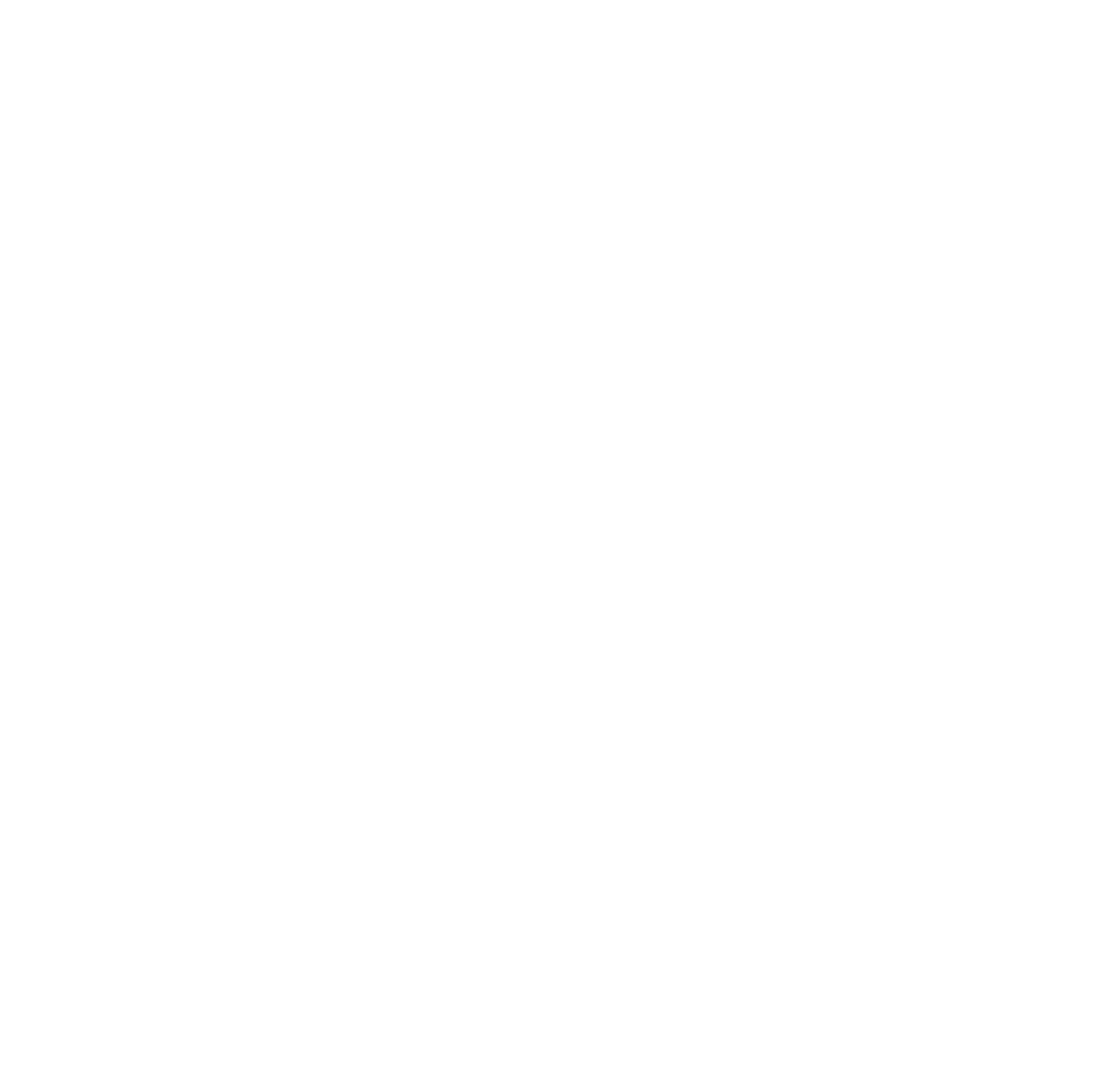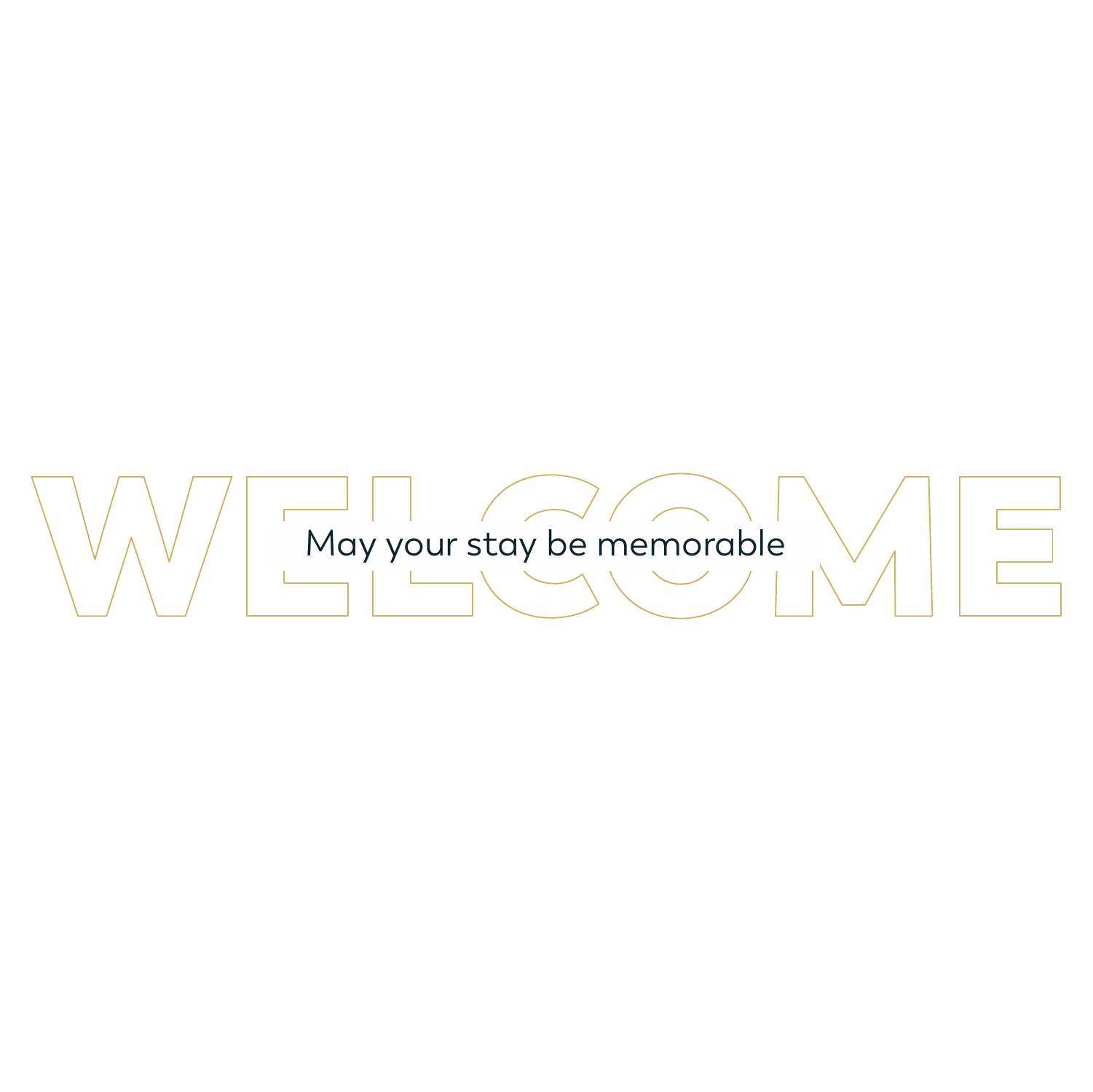### **WHITE WINES**

#### *175ml / 250ml / Bottle 125ml available on request*

#### **Parini Trebbiano del Rubicone**

*Italy* **4.5 / 5.8 / 16.95**

Dry with a crisp palate showing hints of apple and almond.

#### **Amodo Pecorino**

*Italy* **5.0 / 6.5 / 19.25**

Fresh and tropical notes on the nose, with an enticing minerality on the finish.

*Chile* **5.0 / 6.5 / 19.25**

Refreshing, with citrus, tropical fruit flavours and a crisp finish. **Gavi di Gavi**

#### **Vinuva Organic Pinot Grigio** *Italy* **5.5 / 6.95 / 20**

Light, delicately flavoured, yet refreshingly dry with a hint of apple.

### **Rare Marsanne - Viognier, Pays D'oc**

*France* **6.0 / 7.5 / 22**

Soft and aromatic with notes of peach blossom and citrus.

### **Kleine Zalze Selection Chenin Blanc** *South Africa* **6.5 / 8.5 / 25**

Ripe and silky-smooth, from South Africa's most popular white grape variety with rich guava fruit and a honey character.

### **Vidal Riesling**

*New Zealand* **7.5 / 9.5 / 28.5**

A fine example of the Riesling grape, showing lime and floral aromas combined with the minerality and citrus fruit flavours **Tekena Sauvignon Blanc**<br> **Tekena Sauvignon Blanc**<br> **Tekena Sauvignon Blanc**<br> **S.O.** / 6.5. / 19.25

### *Italy* **8.5 / 12 / 33.95**

This excellent producer crafts this refreshing gooseberry and mineral style wine with delicate floral hints, dry but not austere.

### **Chablis**

*France* **8.95 / 12.5 / 36**

Flowery, lively, fresh and mouth watering with a crisp fruity palate and that flinty backbone only found in true Chablis.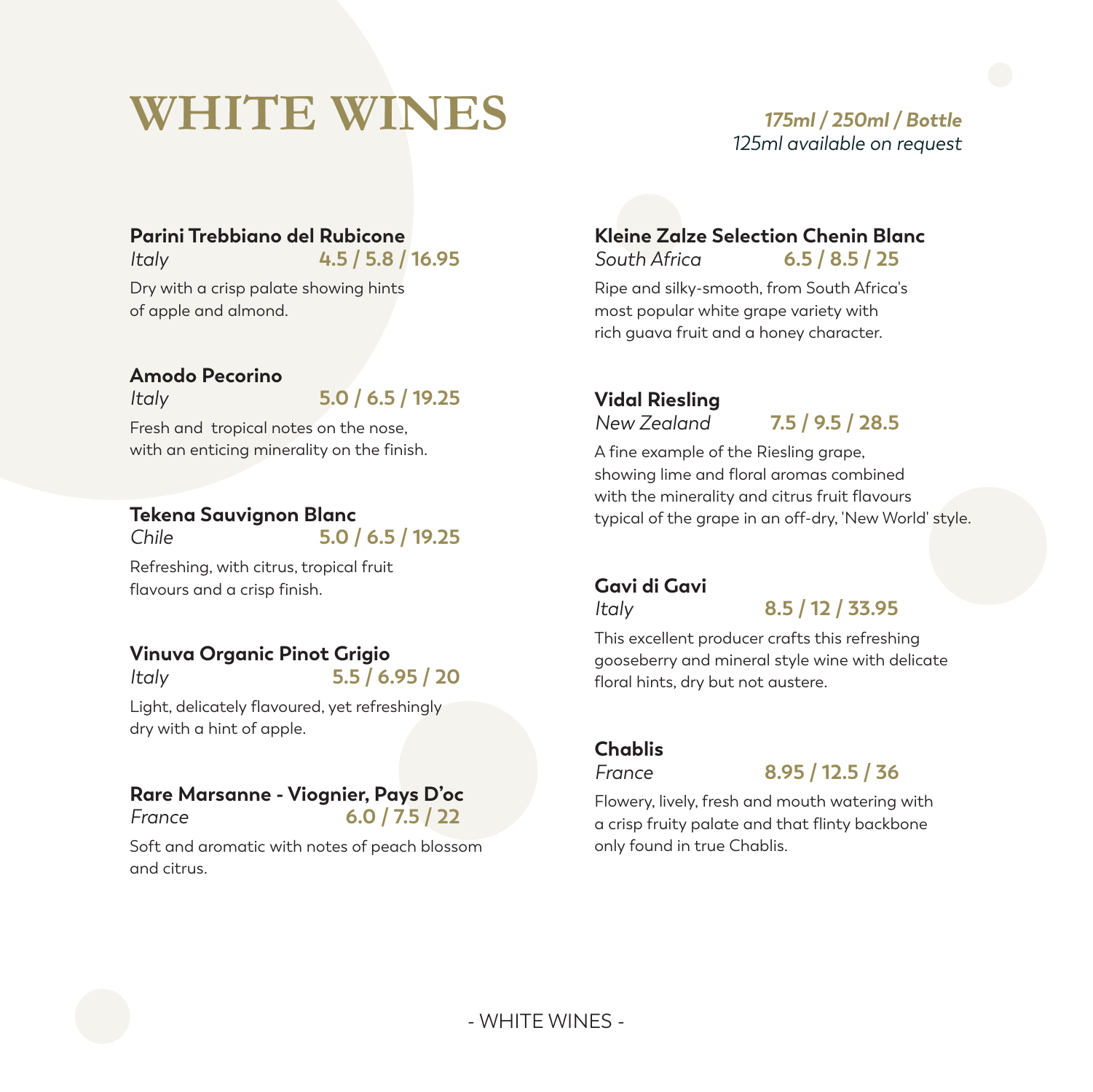



#### **Corte Vigna Merlot**

*Italy* **4.5 / 5.8 / 16.95**

Carefully selected grapes from Friuli, Veneto and Trentino. Upfront briary fruit flavours and soft vanilla tones.

#### **Amodo Salice Salentino**

*Italy* **5.0 / 6.5 / 18.25**

Deep red colour. A juicy, red and dark fruit-packed wine with a smooth, slightly smoky finish.

#### **Montepulciano d'Abruzzo**

*Italy* **5.0 / 6.5 / 19.25**

Plum and cherry with notes of violet: dry, soft but well structured with a finish of dried fruits and toasted hazelnut.

#### **Passo Sardo Cannonau**

*Italy* **5.5 / 7.5 / 22**

Soft, ripe blackberry and raspberry flavours with a pinch of spice.

#### **Alma Mora Reserve Malbec** *Argentina* **5.95 / 7.95 / 23.5**

This is a full-bodied wine, displaying ripe red berry and fleshy plum flavours, with an elegant touch of vanilla from the new American oak barrels.

#### **Don Jacobo Rioja Crianza** *Spain* **6.5 / 8.95 / 26**

Abundant bright raspberry aromas mingle with sumptuous cherries and layered with a creamy barrique character.

#### **Les Hipsters Barbe** *France* **7 / 9.5 / 28**

Ripe dark fruit with notes of broom flowers, coconut and brioche, the palate develops delicious savoury blackcurrant flavours.

#### **St Hallett Butcher's Cart Shiraz** *Australia* **9.2 / 12.65 / 36.95**

Displays aromas of dark berry fruit with a hint of nutmeg spice: the palate is rich, with lingering notes of black cherry, dark plum and chocolate.

#### **Primitivo di Manduria**

*Italy* **9.5 / 12.95 / 38**

Wild berries and a hint of caramel, smooth with some spicy, aromatic notes.

### **Amarone della Valpolicella Classico**

*Italy* **12.5 / 17 / 49.95**

The traditional method of semi-drying the grapes first ensures an enveloping, velvet richness with marzipan, raisin and date flavours.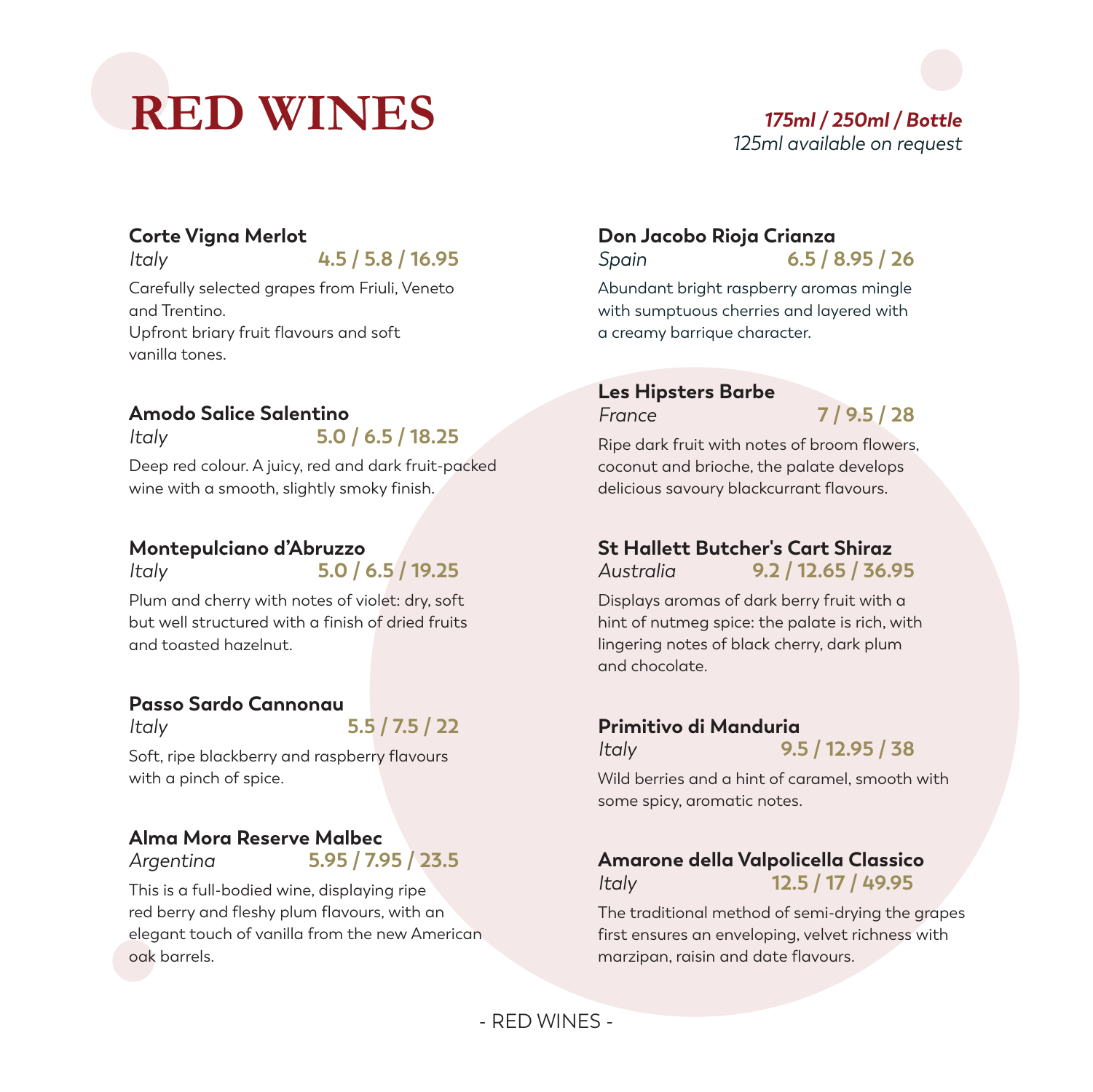## **ROSÉ WINES**

*175ml / 250ml / Bottle 125ml available on request*

*Italy* **4.5 / 5.8 / 16.95**

Soft, coppery-pink rose; delicate and fruity bouquet; soft and fresh on the palate.

#### **Pinot Grigio Blush Rare Vineyards Cinsault Vieilles** *France* **4.65 / 6.65 / 19.95**

Harvested and fermented in the cool of the morning to ensure that the flavours of fresh summer fruit are retained.

### **SPARKLING WINES**

#### **Bottega Poeti Rosato Spumante Brut**

*Italy* **5.6 / 23.95**

Colour and appearance: Brilliant with fine and lasting perlage.

Rose-coloured Nose: Aroma of peach blossom and berries, mainly raspberries and currants Taste: Dry, fresh, fragrant and lively with intense flowery touches and a pleasant persistent aftertaste.

#### **Veuve Clicquot Yellow Label Brut NV** *France* **75**

Reflecting the traditions of the past, this champagne is full, yet dry and has a rich, creamy style with biscuity flavours.

#### **Bottega Poeti Prosecco Brut DOC** *Italy* **4.65 / 21.95**

Excellent as an aperitif and in cocktails, it goes particularly well with fish starters or risotto. Being also an ideal all-around wine, it is a perfect match with wild herbs, meat, pizza, vegetables, cold cuts and cheeses.

This Prosecco has a hint of apple, white peach and citrus with a fresh, delicate and soft finish.

- SPARKLING & ROSÉ WINES -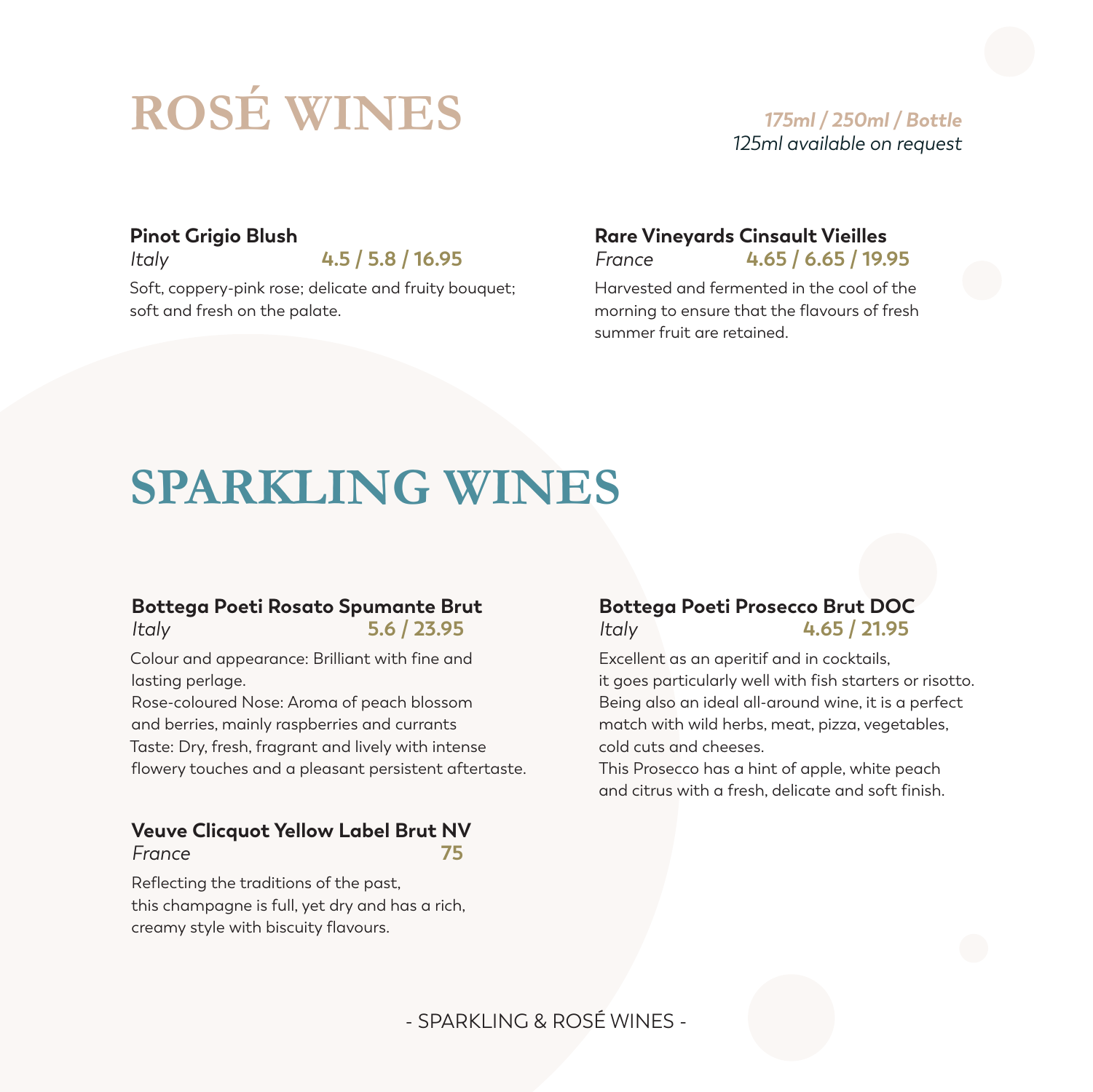

### **CIDERS**

|                        | <b>Draught</b> |                                             | <b>Bottled</b> |
|------------------------|----------------|---------------------------------------------|----------------|
| Moretti                | 2.5/4.5        | <b>Old Mout</b><br>Kiwi & Lime              | 5.0            |
| Riva                   | 2.2/4.5        | <b>Old Mout</b>                             | 5.0            |
| <b>Estrella</b>        | 2.5/4.5        | <b>Berries &amp; Cherries</b>               |                |
| Amstel                 | 2.5/4.5        | <b>Old Mout</b><br>Strawberry & Pomegranate | 5.0            |
| <b>Punk IPA</b>        | 2.2/4.5        | <b>Old Mout</b>                             | 5.0            |
| <b>Orchard Thieves</b> | 2.2 / 4.0      | Pineapple & Raspberry                       |                |
| <b>Best</b>            | 2.2 / 4.0      | Old Mout 0%<br>Berries & Cherries           | 4.0            |
| <b>Guiness</b>         | 2.2 / 4.0      |                                             |                |
|                        | <b>Bottled</b> |                                             |                |
| Corona                 | 3.0            |                                             |                |
| <b>Blue Moon</b>       | 3.5            |                                             |                |
| Peroni                 | 3.0            |                                             |                |

|                    | <b>Alcohol Free</b> |
|--------------------|---------------------|
| Peroni Libra       | 3.5                 |
| <b>Lucky Saint</b> | 3.5                 |

**Erdinger 4.0**

**Heineken 3.0**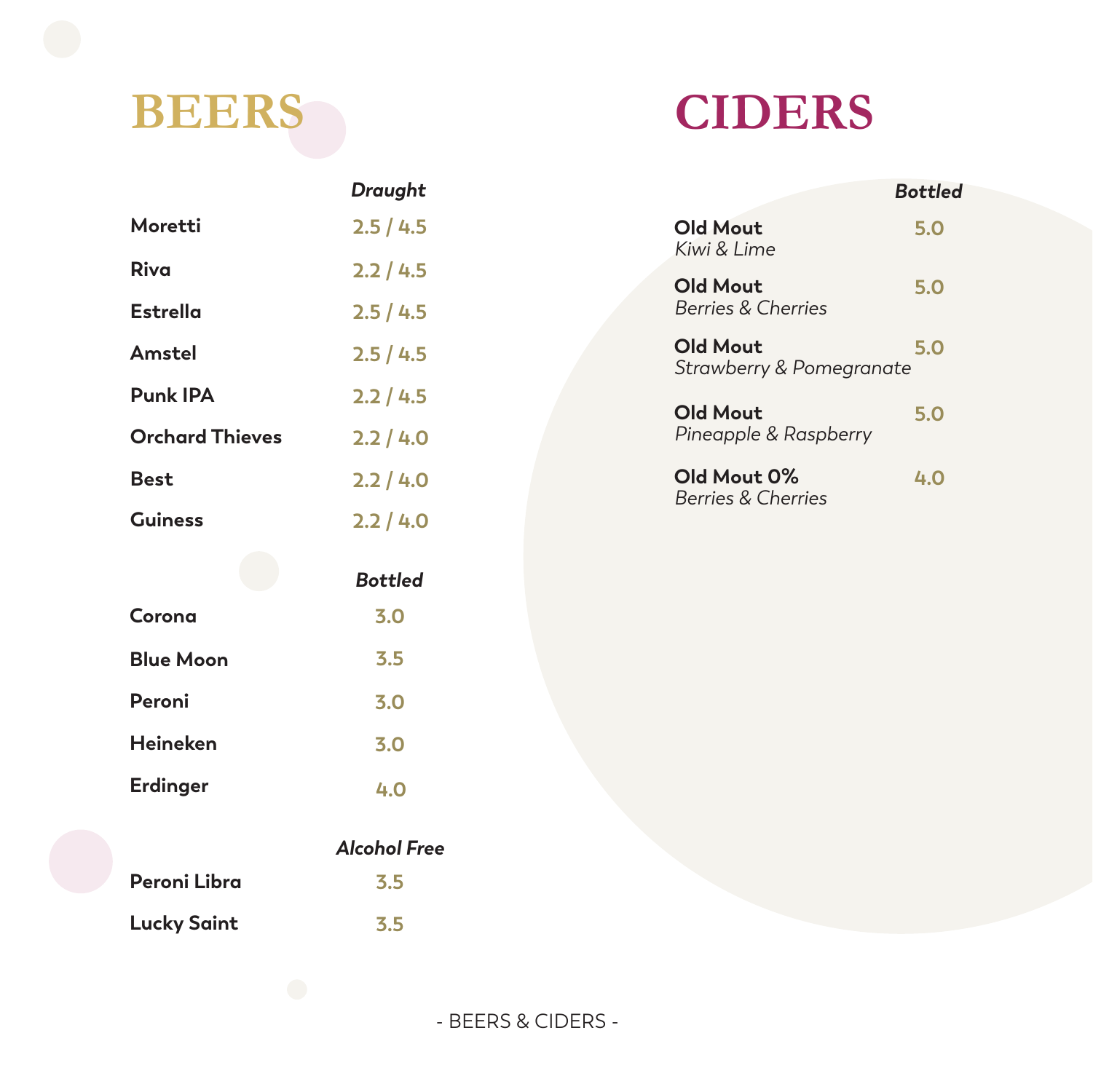## **SIGNATURE COCKTAILS**

| Ramble On<br>Rhubarb & Ginger Gin, Rhubarb Syrup<br>& Cranberry Juice                                      | 7.5 |
|------------------------------------------------------------------------------------------------------------|-----|
| Midnight Negroni<br>Sloe Gin, Sweet Vermouth & Campari                                                     | 7.5 |
| <b>Boozy Strawberry Milkshake</b><br>Mozart Strawberry, Absolut Raspberry,<br>50/50 Cream & Strawberry Jam | 8.0 |

### **Flaming Mai Tai 8.0** Bumbu Rum, Bacardi Carta Blanca,

Pineapple Juice, Orgeat Syrup & Fresh Lime

#### **The Faslane 8.0**

Askival Rum, Brown Sugar, Angostura & Orange Bitters

### **FIZZ**

#### **Royal Treatment 7.5**

Whitley Neil Parma Violet Gin, Blackcurrant, Fresh Lemon, Sugar Syrup , Prosecco & Lemonade

#### **The Fool 7.5**

Rhubarb & Ginger Gin, Rhubarb Syrup, Prosecco & Fresh Lime & Lemonade

#### **Jammy Gin Fizz 7.0**

Eden Mill Love Gin, Strawberry Jam & Prosecco

- COCKTAILS -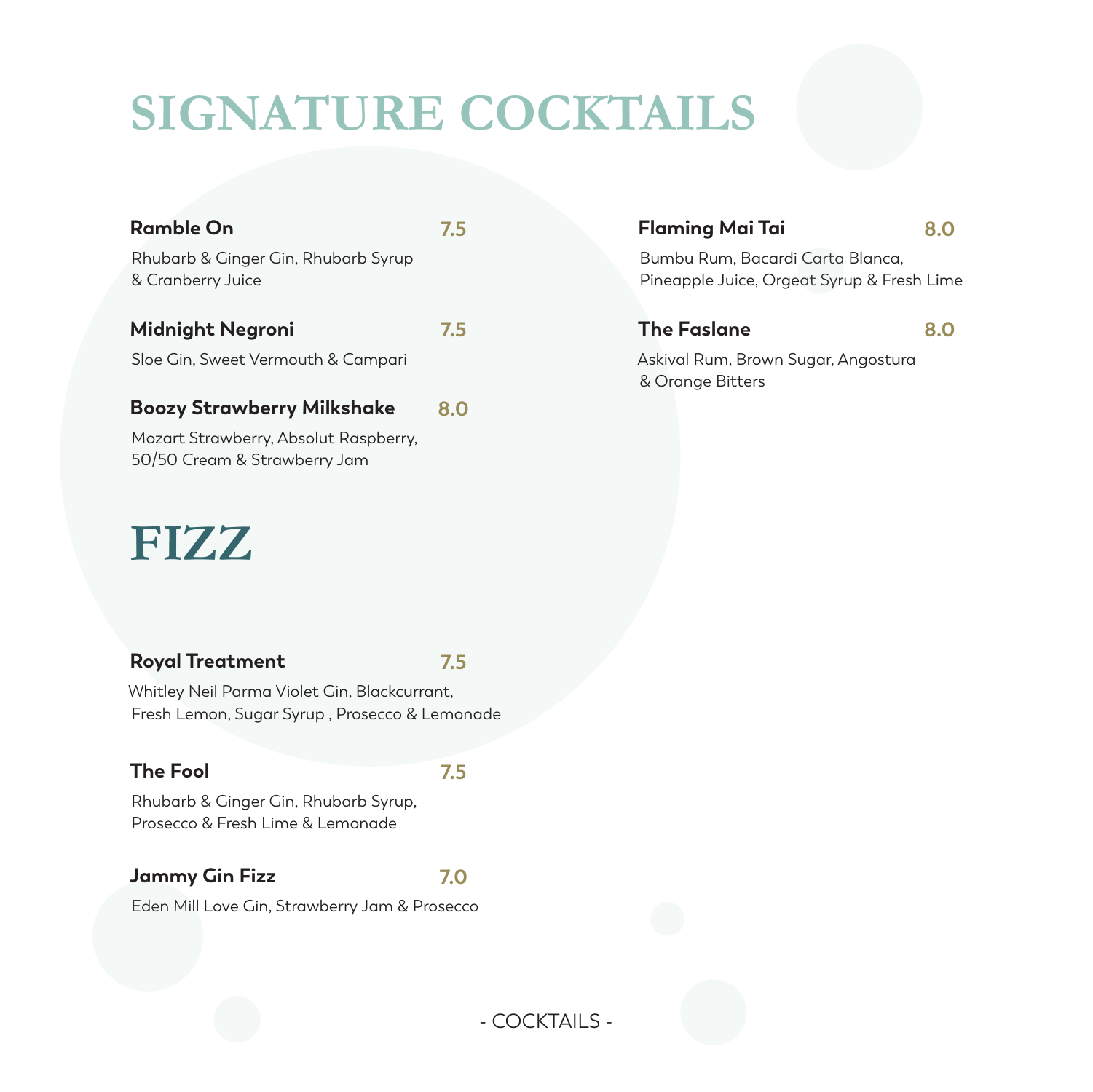# **CLASSICS**

| <b>Espresso Martini</b>                                                 | 7.0 | Porn Star Martini<br>7.5                                                                            |
|-------------------------------------------------------------------------|-----|-----------------------------------------------------------------------------------------------------|
| Absolut Vanilla Vodka, Kahlua, Sugar Syrup<br>& Double Shot of Espresso |     | Vodka, Passoa, Sugar Syrup and Fresh Lime<br>with a shot of Prosecco                                |
| <b>Aperol Spritz</b>                                                    | 7.0 | <b>Old Fashion</b><br>7.5                                                                           |
| Aperol, Prosecco, Soda Water                                            |     | Bourbon Whisky, Brown Sugar, Angostura Bitter,<br>topped with an Orange Peel                        |
| <b>Amaretto Sour</b>                                                    | 7.0 |                                                                                                     |
| Disaronno, Fresh Lemon Sugar Syrup<br>& Egg White                       |     | <b>Strawberry Daiquiri</b><br>7.5<br>Bacardi Rum, Strawberry Purée, Cranberry Juice<br>& Fresh Lime |
| <b>White Russian</b>                                                    | 7.5 |                                                                                                     |
| Vodka, Kahlua, Cream & Chocolate Powder                                 |     |                                                                                                     |
| <b>French Martini</b>                                                   | 7.5 |                                                                                                     |
| Vodka, Chambord, Pineapple Juice<br>& Fresh Lime                        |     |                                                                                                     |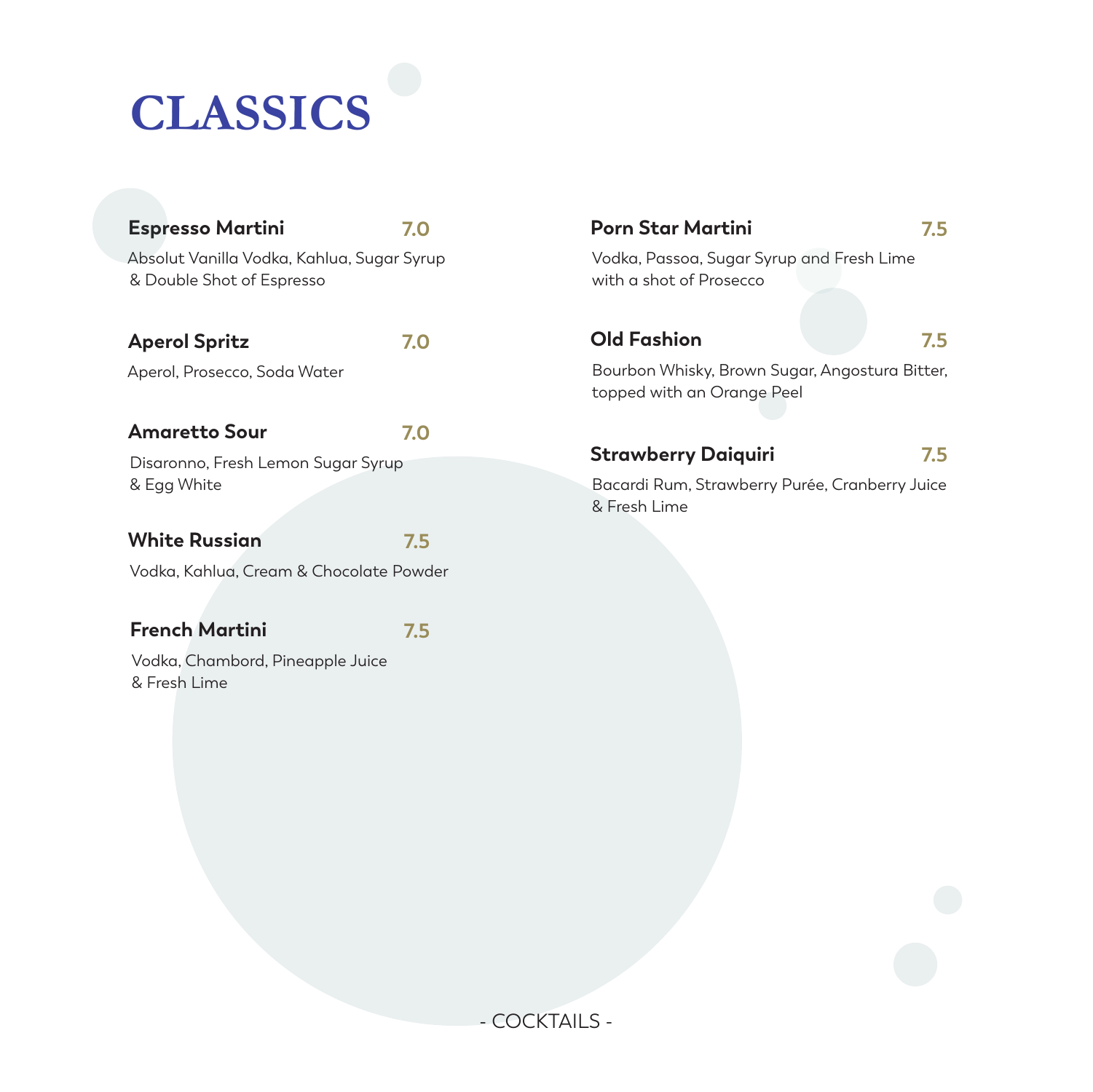## **GIN**

| <b>Gordons</b>                        | 2.6 | <b>Whitley Neill Parma Violet</b>         | 3.5 |
|---------------------------------------|-----|-------------------------------------------|-----|
| <b>Gordon's Pink</b>                  | 2.6 | <b>Whitley Neill Rhubarb &amp; Ginger</b> | 3.5 |
| <b>Edinburgh Raspberry</b>            | 2.6 | <b>Eden Mill Love Gin</b>                 | 3.5 |
| <b>Edinburgh Rhubarb &amp; Ginger</b> | 2.6 | <b>Eden Mill</b>                          | 3.5 |
| <b>Bombay Sapphire</b>                | 2.8 | <b>Brockmans</b>                          | 3.7 |
| <b>Tanqueray</b>                      | 3.0 | <b>Botanist</b>                           | 3.8 |
| Caorunn                               | 3.0 | Glasweegin                                | 3.8 |
| <b>Malfy Blood Orange</b>             | 3.0 | Monkey 47                                 | 4.0 |
| <b>Malfy Pink Grapefruit</b>          | 3.0 | <b>TONIC</b>                              |     |
| <b>Malfy Lemon</b>                    | 3.0 |                                           |     |
| <b>Edinburgh Elderflower</b>          | 3.0 | <b>Fevertree Aromatic</b>                 | 2.5 |
|                                       |     | <b>Fevertree Elderflower</b>              | 2.5 |
| Hendrick's                            | 3.0 | <b>Fevertree Indian</b>                   | 2.5 |
| <b>Whitley Neill Raspberry</b>        | 3.5 | <b>Fevertree Light</b>                    | 2.5 |
|                                       |     | Egyartrag Maditerrangan                   | 25  |

| <b>Whitley Neill Parma Violet</b>         | 3.5 |
|-------------------------------------------|-----|
| <b>Whitley Neill Rhubarb &amp; Ginger</b> | 3.5 |
| <b>Eden Mill Love Gin</b>                 | 3.5 |
| <b>Eden Mill</b>                          | 3.5 |
| <b>Brockmans</b>                          | 3.7 |
| <b>Botanist</b>                           | 3.8 |
| Glasweegin                                | 3.8 |
| Monkey 47                                 | 4.0 |
| TONIC                                     |     |
| <b>Fevertree Aromatic</b>                 | 2.5 |
| <b>Fevertree Elderflower</b>              | 2.5 |
| <b>Fevertree Indian</b>                   | 2.5 |
| <b>Fevertree Light</b>                    | 2.5 |
| <b>Fevertree Mediterranean</b>            | 2.5 |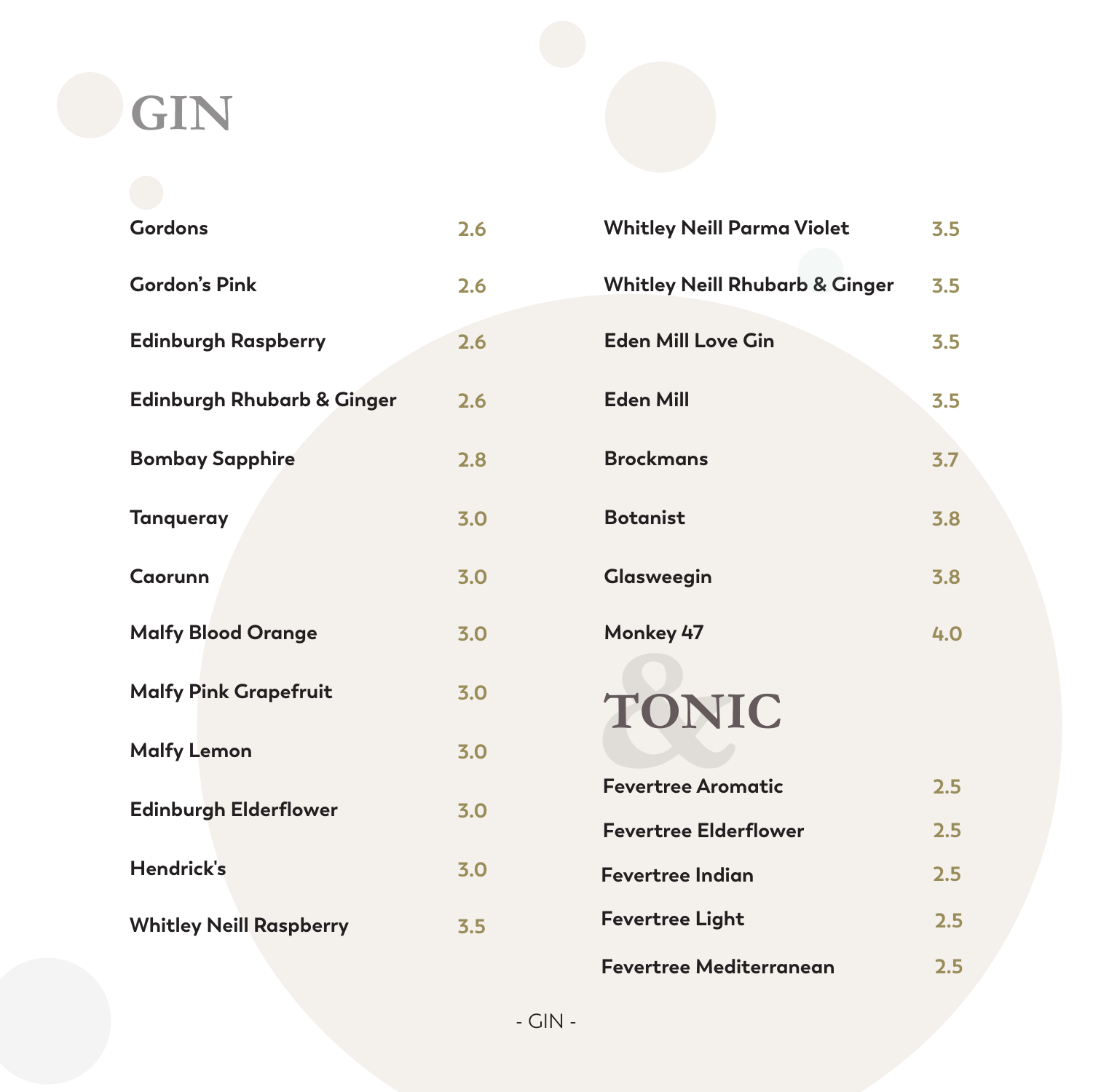

| Smirnoff                    | 2.5              |
|-----------------------------|------------------|
| <b>Absolut</b>              | 3.0              |
| <b>Absolut Berry</b>        | 3.0              |
| Absolut Vanilla             | 3.0              |
| <b>Thunder Toffee Apple</b> | 3.0              |
| <b>Absolut Citron</b>       | $\overline{3.5}$ |
| <b>Grey Goose</b>           | 4.0              |

### **BRANDY**

| <b>Courvoisier V.S</b>     | 3.5 |
|----------------------------|-----|
| <b>Courvoisier V.S.O.P</b> | 3.5 |
| Vecchia Romagna            | 4.5 |

- VODKA & BRANDY -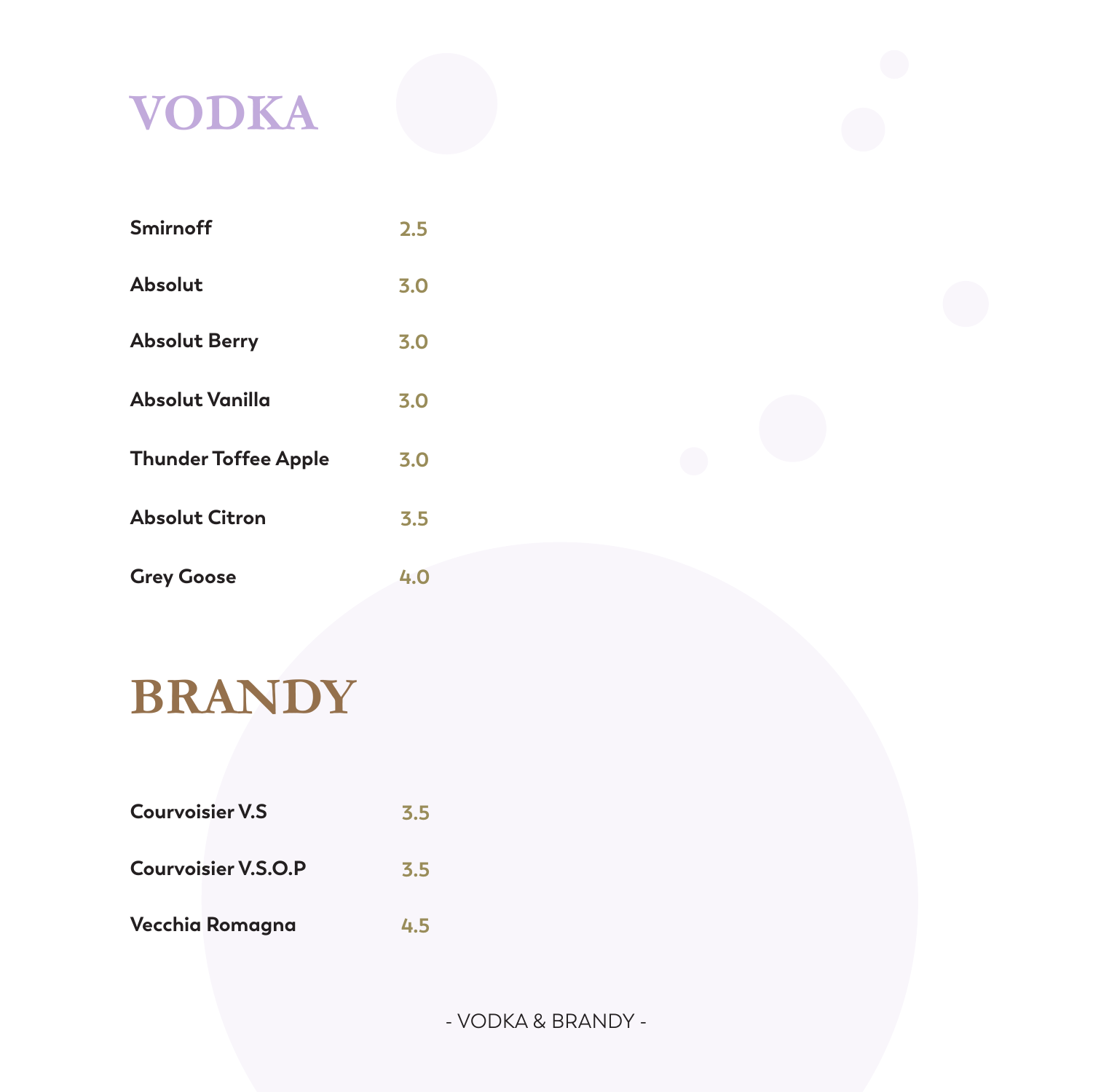## **WHISKY**

#### **Famous Grouse 3.5**

The original blend of The Famous Grouse is perfectly balanced with notes of orange, citrus, sherry and oaky tones. Containing some of the worlds finest malt whiskies including Highland Park and The Macallan. Unsurpassed quality and distilling methods go into creating this well rounded smooth blend.

#### **Monkey Shoulder 3.5**

A unique blend of 3 malt whiskies from Speyside's finest distilleries. Made in batches of just 27 casks for a smoother, richer taste.

#### **Johnnie Walker Black Label 4.5**

The iconic blend of over 30 malt and grain whiskies from Scotland makes Johnnie Walker Black Label one of the world's best-selling blended Scotch whiskies.

This Whiskey is charcoal mellowed, a process that gives it its distinct

smooth flavour. A well rounded and balanced medium amber whiskey with a pleasant mix of caramel, vanilla and wood flavours.

**Jack Daniels 3.5**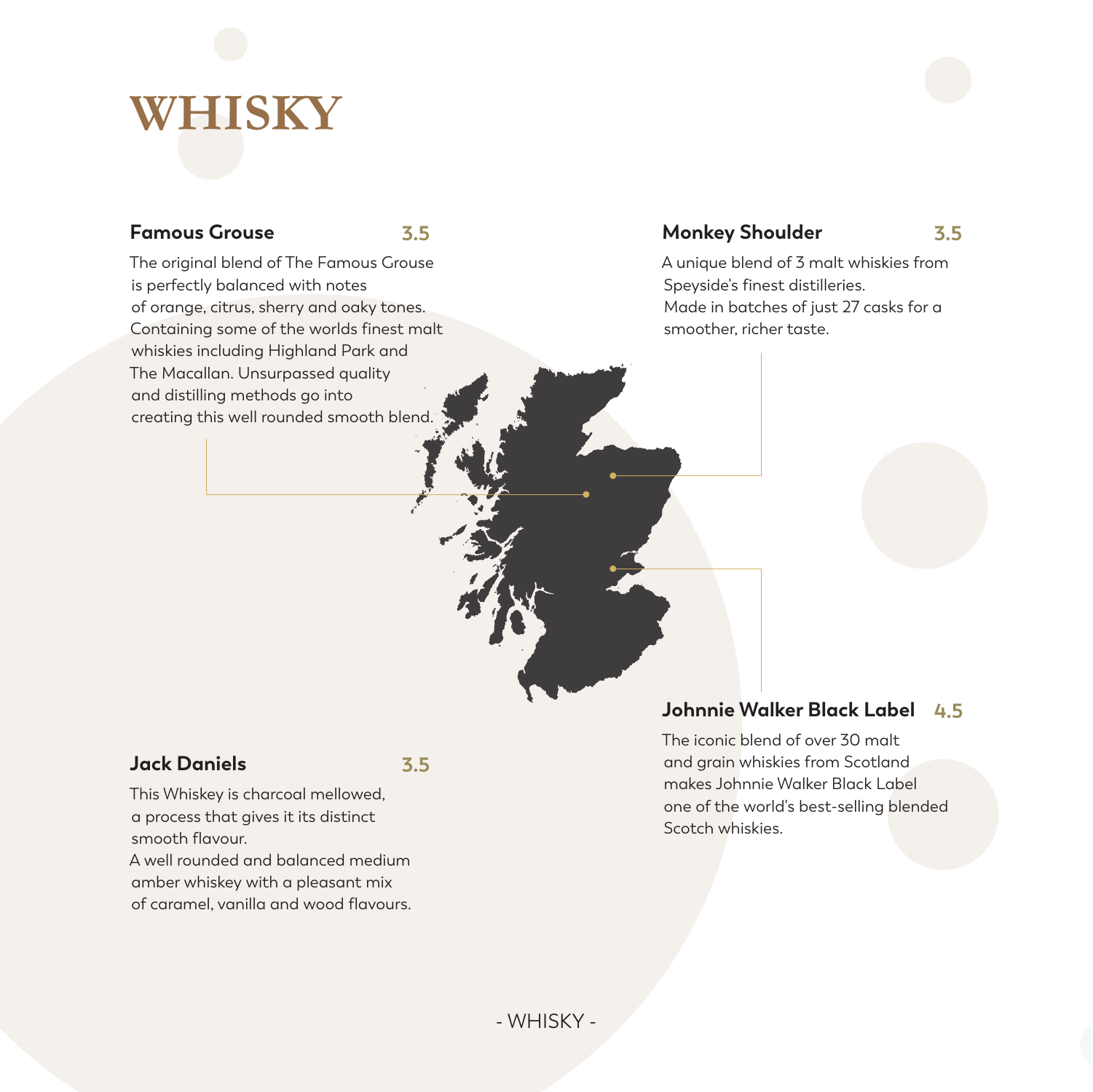#### **Loch Lomond Reserve 4.5**

This exclusive premium Scotch whiskey contains malt and grain whiskies. Distilled and matured on the banks of Loch Lomond in the heart of Scotland. Each container is selected in character and maturity, then skillfully balanced with a perfect smooth finish.

#### **Glenmorangie Quinta Ruban 6.0**

After maturing in American white oak casks, Quinta Ruban is transferred into specially selected ruby port pipes.

This develops a complex balance of sweet and dry flavours and a contrast of smooth and crisp, cooling textures.

#### **Lagavulin 16 6.0**

Lagavulin is one of the smokiest and most intense whiskies in the world. It is an 'essential' Scotch Whisky that any connoisseur or enthusiast must have in their collection; one of the world's favourite Malt Whiskies.

#### **Auchentoshan Three Wood 6.0**

Auchentoshan Three Wood is a single lowland malt. It is the only malt to triple distil every single drop. This unique Auchentoshan Whisky has been matured in three different cask types; American Bourbon, Spanish Oloroso sherry and finally Pedro Ximenez sherry casks, producing a rich and complex whisky with incredible toffee and sherry oak flavours.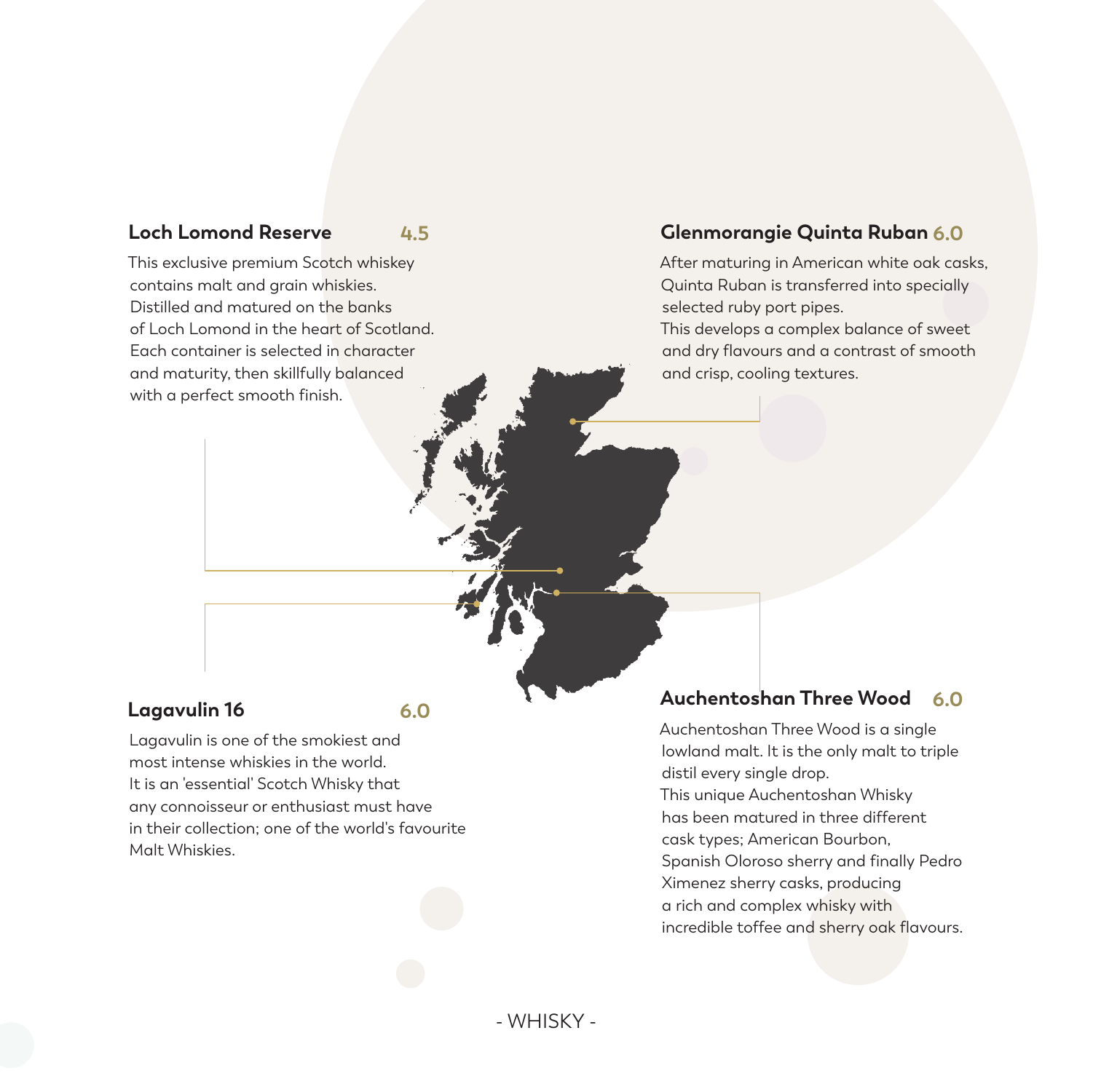### **WHISKY**

#### **Ledaig 6.2**

An indie Ledaig single malt, independently bottled by that Boutique-y Whisky Company. Interestingly, this is an unpeated whisky that was matured in ex-Ledaig casks, and was bottled at 23 years old. Ought to be a particularly fascinating expression.

#### **Talisker 4.0**

A classic Island dram from the Isle of Skye. Aged for a minimum of 10 years in American oak casks, this welcome member of Diageo's Classic Malts series has been recognised numerous times for its excellence. Immensely satisfying stuff, with whiffs of warm peat blending with coastal air, balanced by orchard fruit and juicy barley.

#### **Jura 10 Year 4.5**

Matured in American White Oak ex-bourbon barrels for 10 years and finished in Oloroso Sherry casks from Jerez, Spain.

#### **Glen Scotia 15 Year 6.0**

This is the 15 year old single malt Scotch whisky from Glen Scotia in the Campbeltown region, released in 2015 as part of a redesign for their range.

The distillers use specially selected American oak casks to age this expression, which compliment the fruit-forward and subtly coastal whisky rather well.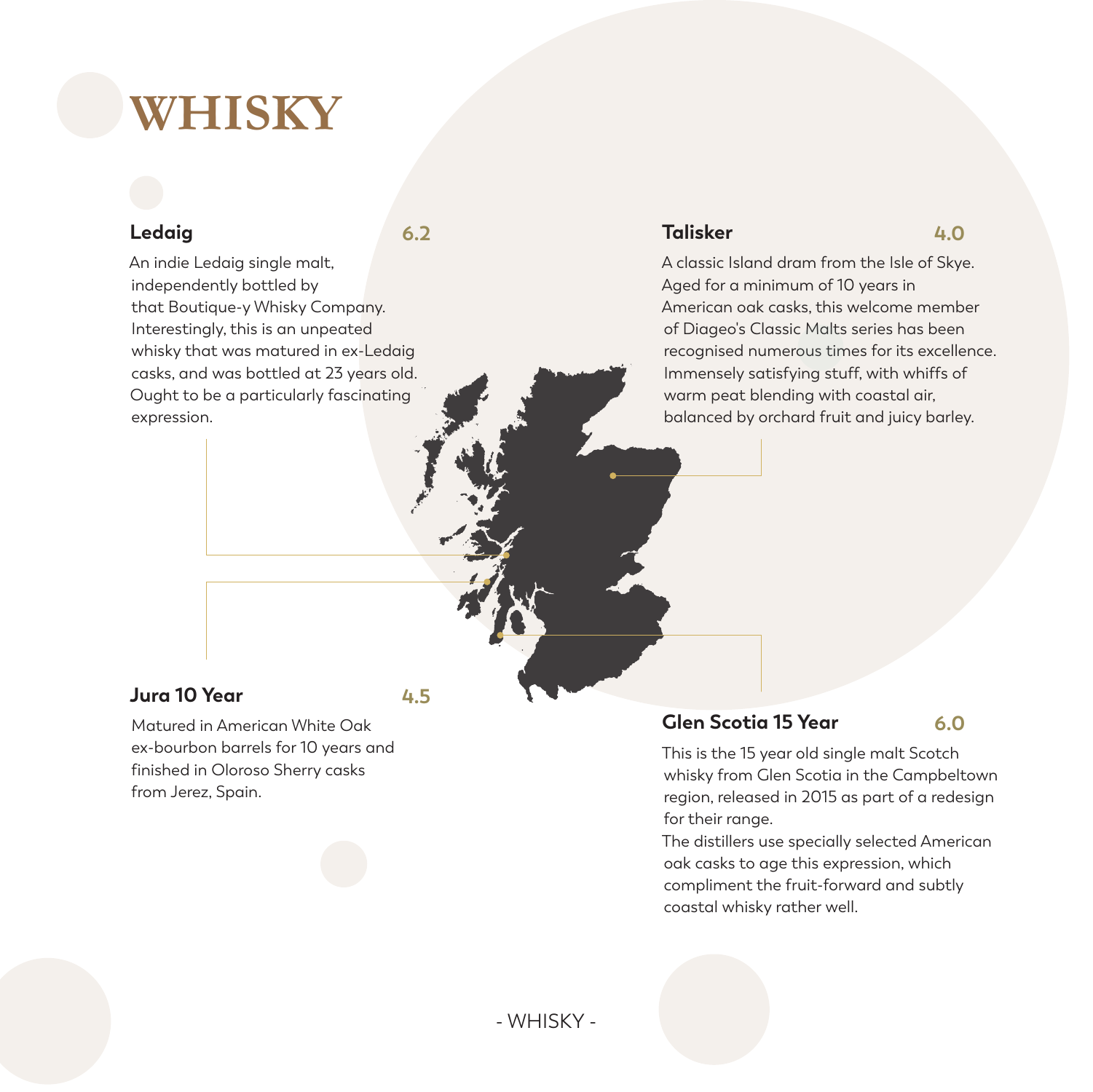

| <b>Bacardi</b>                | 2.5 |
|-------------------------------|-----|
| Captain Morgans Spiced        | 2.5 |
| <b>Malibu</b>                 | 2.8 |
| Havana 3 YO                   | 3.2 |
| Havana 7 YO                   | 3.5 |
| <b>Kraken</b>                 | 3.5 |
| <b>Island slice</b>           | 3.5 |
| <b>Havana Especial</b>        | 3.7 |
| <b>Bacardi Carta Fuego</b>    | 3.7 |
| <b>Mount Gay Black Barrel</b> | 3.8 |
| <b>Askival</b>                | 4.0 |
| <b>Bumbu</b>                  | 4.0 |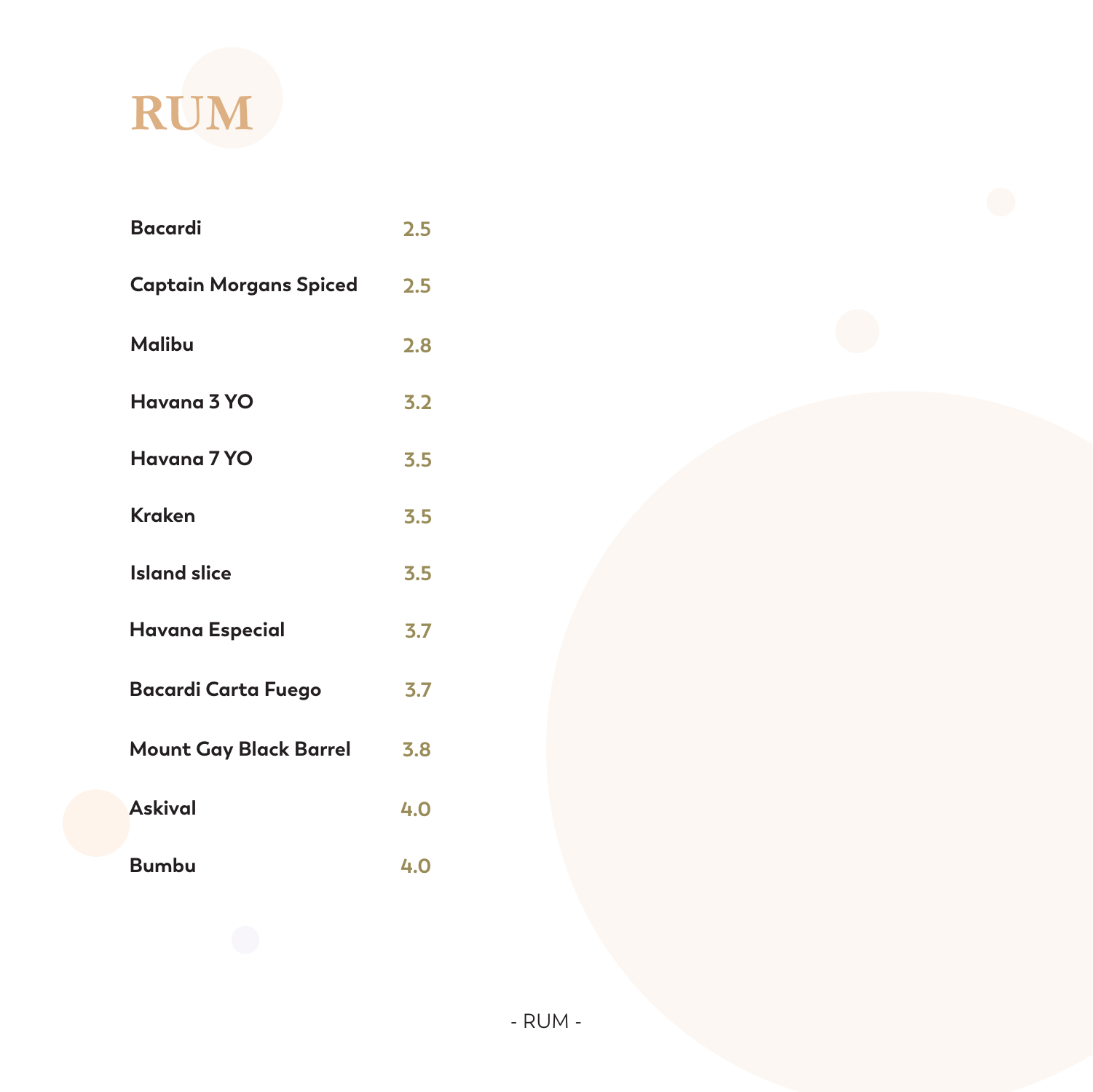## **LIQUEURS**

| Midori                  | 2.3 | <b>Passoa</b>        | 3.0 |
|-------------------------|-----|----------------------|-----|
| <b>Tia Maria</b>        | 3.0 | Galliano             | 3.0 |
| Kahlua                  | 3.0 | Chambord             | 3.0 |
| <b>Baileys</b>          | 3.0 | Glayva               | 3.5 |
| Cointreau               | 3.0 | Limoncello           | 3.5 |
| <b>Southern Comfort</b> | 3.0 | <b>Grand Marnier</b> | 3.5 |
| <b>Disaronno</b>        | 3.0 | <b>Drambuie</b>      | 3.5 |
| Frangelico              | 3.0 |                      |     |

### **APERITIFS**

| <b>Aperol</b> | 2.5 | <b>Martini Bianco</b> | 3.0 |
|---------------|-----|-----------------------|-----|
| Campari       | 2.5 | Martini Dry           | 3.0 |
| Martini Rosso | 3.O |                       |     |

- LIQUEURS & APERITIFS -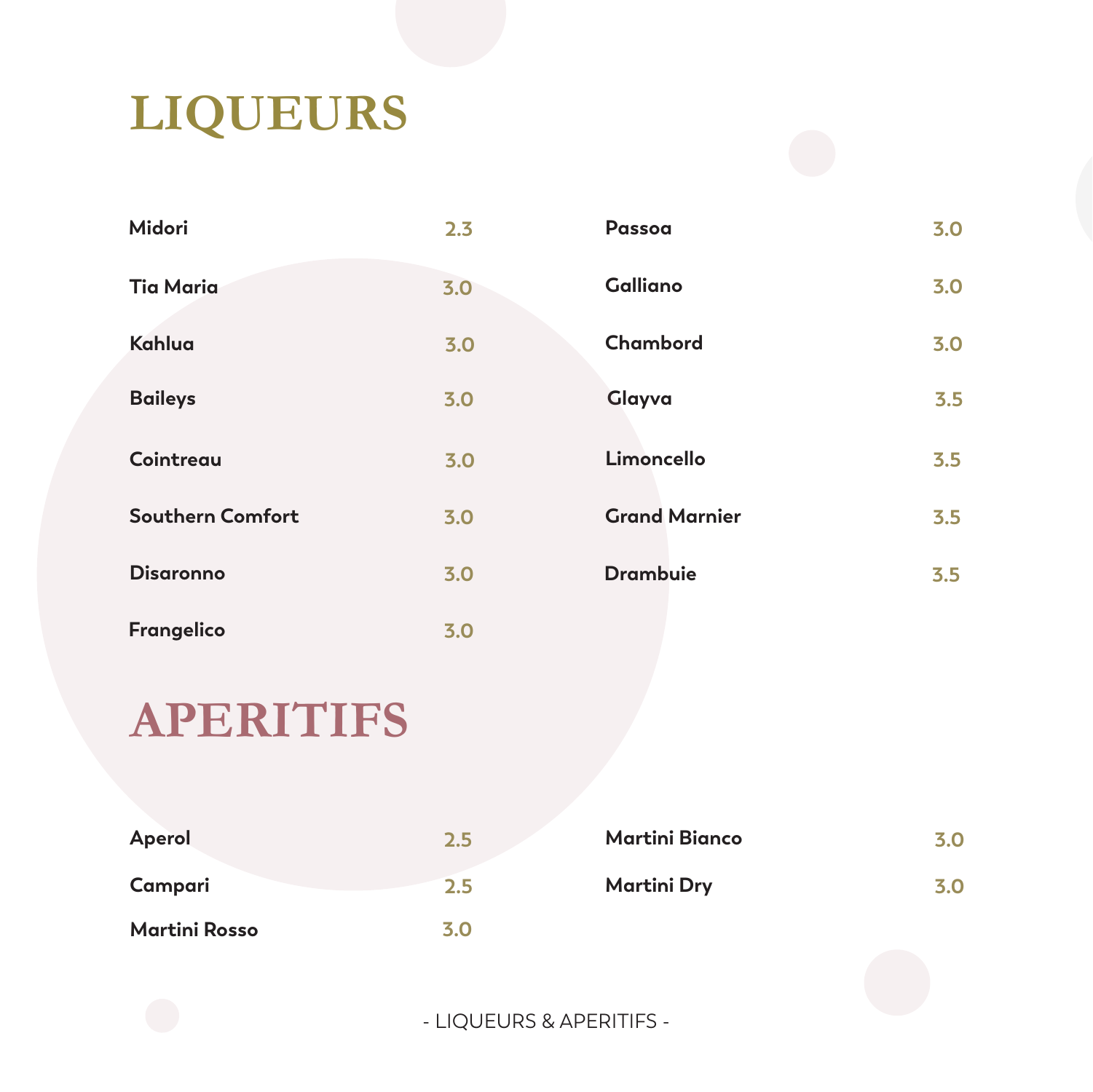## **SHOTS**

| Fireball                       | 2.5 |
|--------------------------------|-----|
| <b>Tequila Rose</b>            | 2.5 |
| <b>Tequila Silver</b>          | 3.0 |
| <b>Tequila Gold</b>            | 3.0 |
| Sambuca                        | 3.0 |
| <b>Sambuca Raspberry</b>       | 3.0 |
| Jagermeister                   | 3.5 |
| <b>Mozart Milk Chocolate</b>   | 3.0 |
| <b>Mozart Strawberry Cream</b> | 3.0 |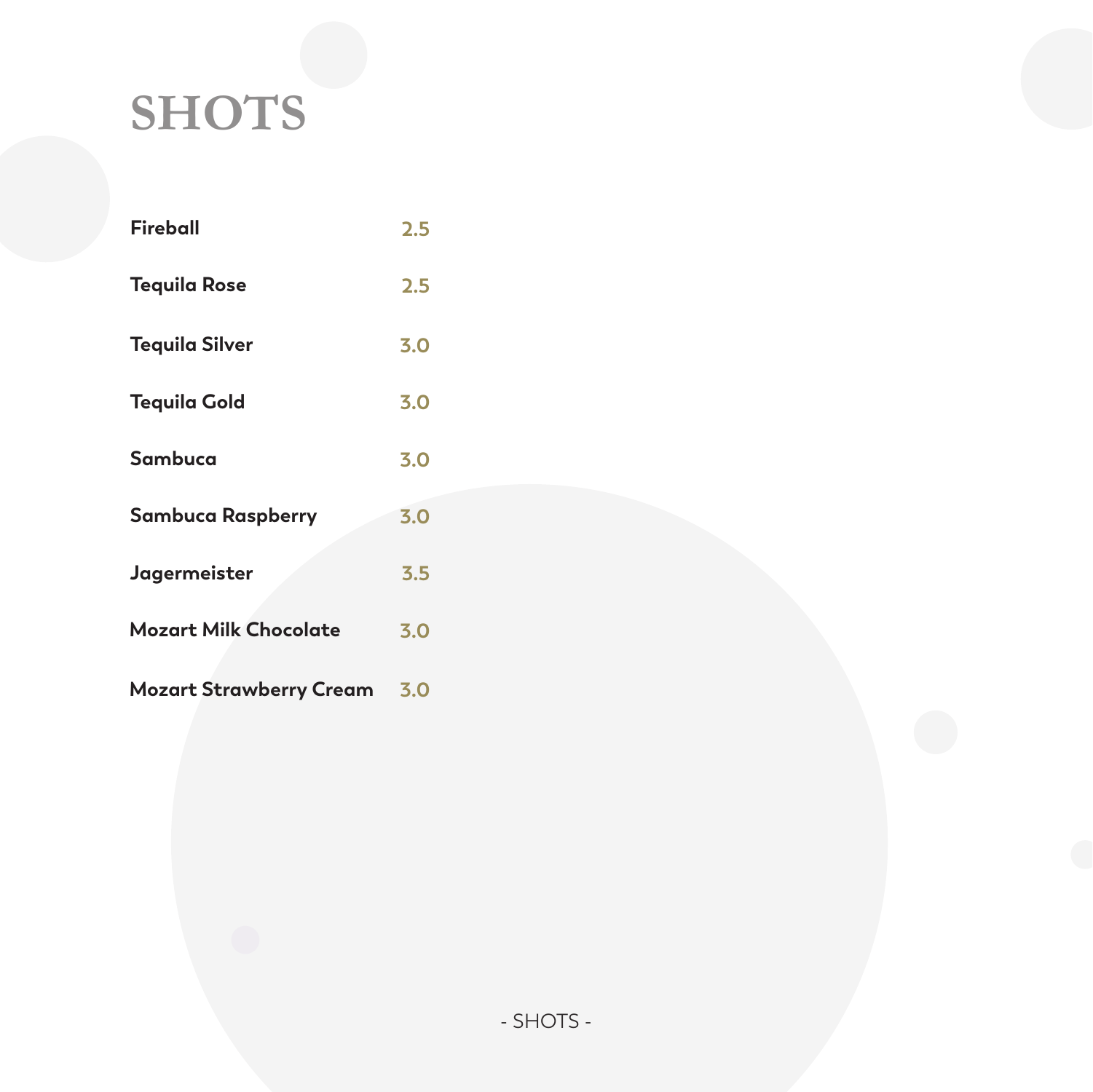

|                  | <b>Draught</b> |
|------------------|----------------|
| Coke             | 2.4 / 3.2      |
| <b>Diet Coke</b> | 2.2 / 3.0      |
| Lemonade         | 2.2 / 3.0      |
| Fanta            | 2.2 / 3.0      |
| Soda & Lime      | 1.6 / 2.2      |
|                  |                |

*Bottled*

| <b>Apple &amp; Blackcurrant</b> | 1.5 | <b>Mineral Water</b> | 3. <sub>C</sub> |
|---------------------------------|-----|----------------------|-----------------|
| <b>Ginger Beer</b>              | 2.5 | <b>Diet Coke</b>     | 3.2             |
| <b>Ginger Ale</b>               | 2.5 | <b>Coca Cola</b>     | 3.4             |
| <b>Sparkling Water</b>          | 3.0 |                      |                 |
| Appletiser                      | 3.0 |                      |                 |
| San Pellegrino Orange           | 3.0 |                      |                 |
| San Pellegrino Lemon            | 3.0 |                      |                 |
| Fanta                           | 3.0 |                      |                 |
| Irn Bru                         | 3.0 |                      |                 |
| Diet Irn Bru                    | 3.0 |                      |                 |

| Mineral Water | 3.0 |
|---------------|-----|
| Diet Coke     | 3.2 |
| Coca Cola     |     |

- SOFT DRINKS -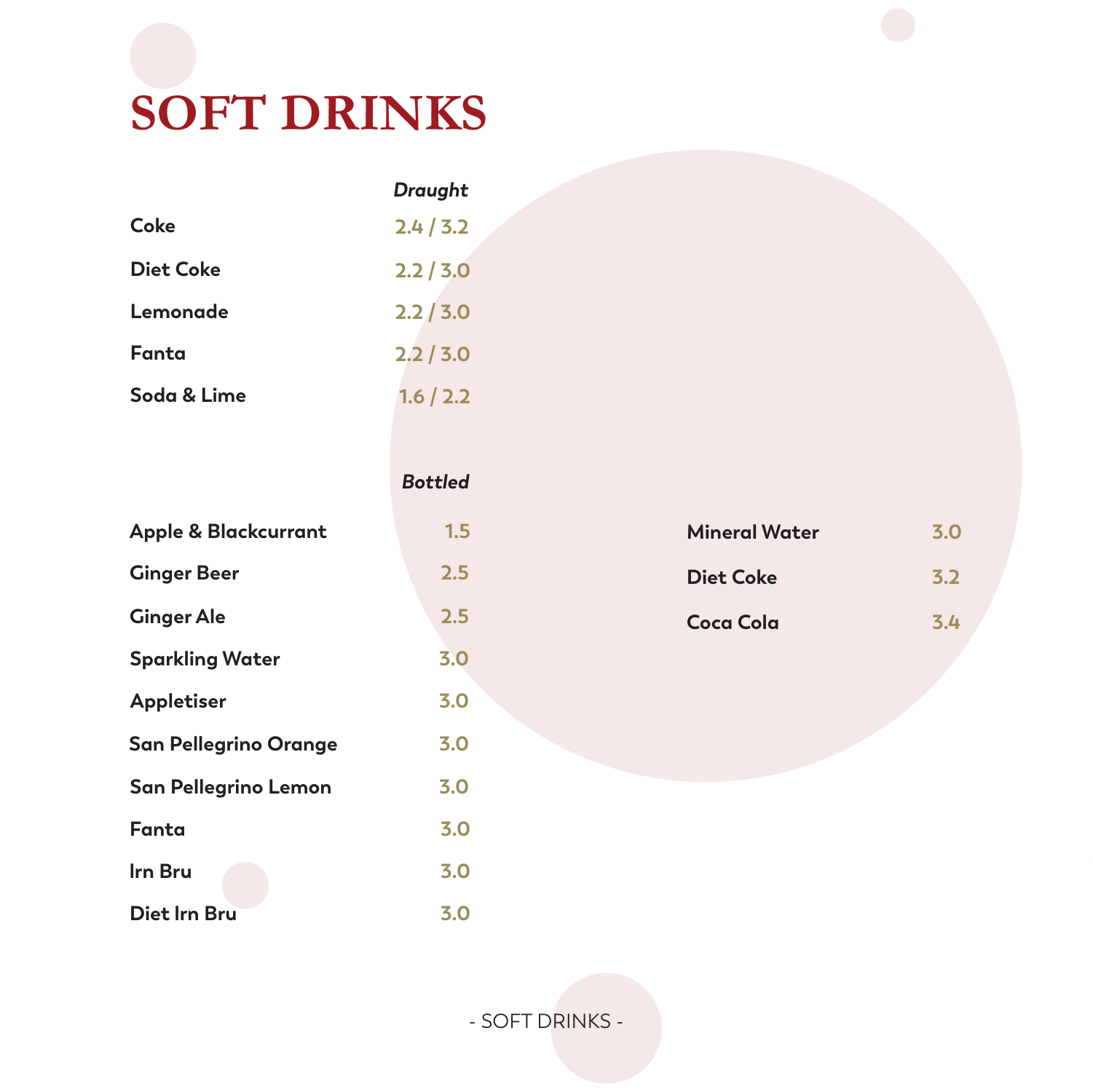## **HOT DRINKS**

| <b>Espresso</b>        | 2.5            |
|------------------------|----------------|
| <b>Double Espresso</b> | 2.5            |
| Cappuccino             | 3.0            |
| <b>White Coffee</b>    | 3.0            |
| Latte                  | 3.0            |
| <b>Hot Chocolate</b>   | 3.0            |
| <b>Baileys Coffee</b>  | 3.0            |
| <b>English Tea</b>     | 3.0            |
| Mocha                  | 3.0            |
| <b>Hot Chocolate</b>   | 3.0            |
| <b>Irish Coffee</b>    | 3.5            |
| Macchiato              | $\mathbf{3.5}$ |